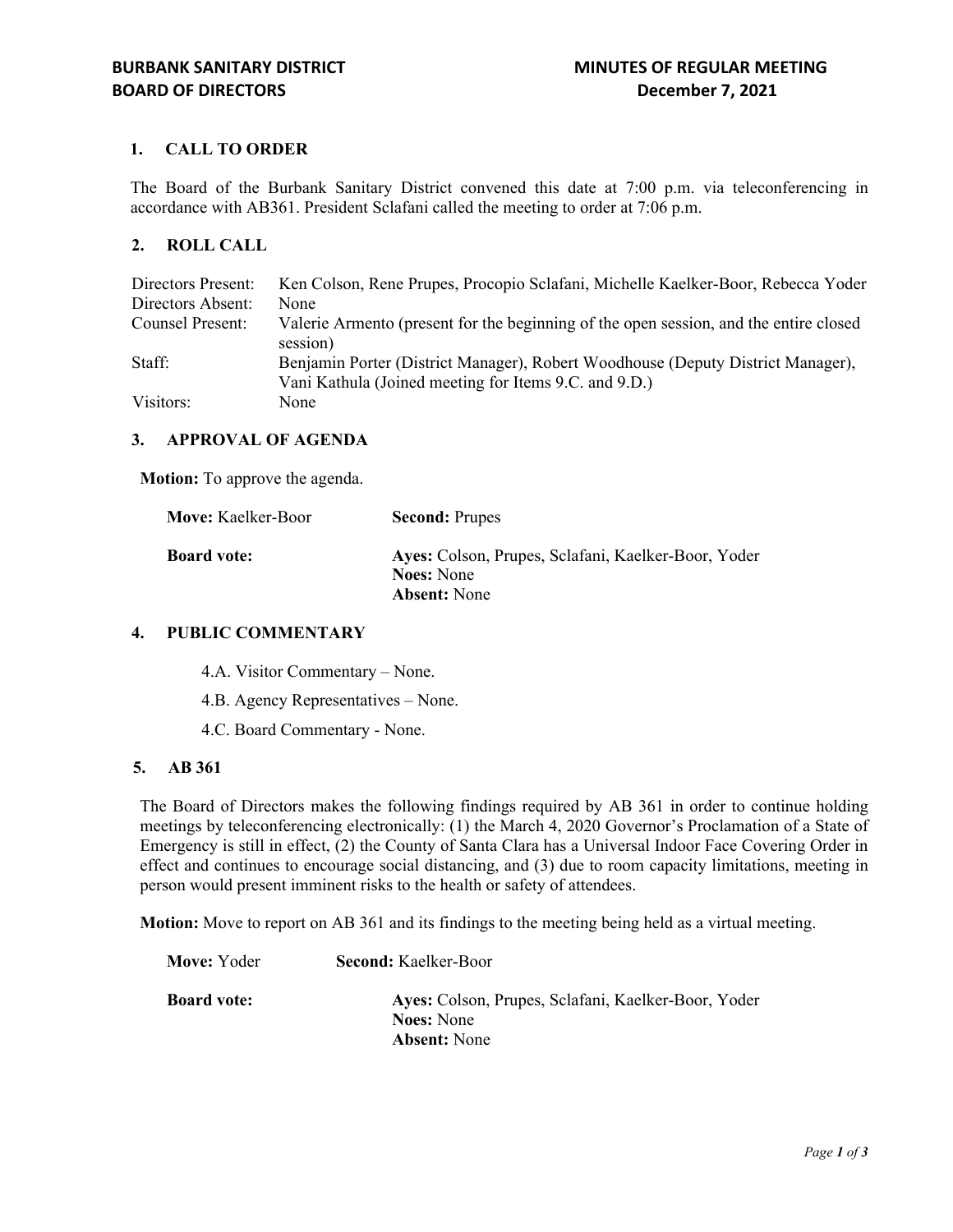## **6. CLOSED SESSION**

5.A. CONFERENCE WITH LEGAL COUNSEL –EXISTING LITIGATION Government Code Section 54956.9(d)(1) Name of Case: County Sanitation District 2-3, West Valley Sanitation District, Cupertino Sanitary District, Burbank Sanitary District and the City of Milpitas v. The City of San Jose, The City of Santa Clara, and Does 1 through 50 inclusive.

Closed session discussion commenced at 7:09 pm and ended at 7:35 pm. Manager Porter and Deputy Manager Woodhouse were excused. No reportable action was taken at the closed session. Staff rejoined the regular session

## **7. CONSENT CALENDAR**

7.A. Approval of Minutes from the Regular Meetings of November 16, 2021

**Motion:** To approve Meeting Minutes from the Regular Meetings of November 16, 2021.

| <b>Second: Kaelker-Boor</b>                                                                     |
|-------------------------------------------------------------------------------------------------|
| Ayes: Prupes, Sclafani, Kaelker-Boor, Colson, Yoder<br><b>Noes:</b> None<br><b>Absent:</b> None |
|                                                                                                 |

## **8. NEW BUSINESS**

8.A. Revised FY202 -21 Operations and Maintenance Cost Sharing for Regional Wastewater Facility.

Manager Porter presented a letter from the San Jose-Santa Clara wastewater facility that outlined the portion of the O&M costs of the treatment plant that will be paid for by Burbank Sanitary District.

#### 9**. OLD BUSINESS**

9.A. Status of SRF Loan and CIP Update.

Deputy Manager Woodhouse provided an update on the status of Budget Approval Package which should be completed the first week of January 2022. He talked about invoicing we have received to date from the contractor and subconsultants who are assisting with the project. These invoices will be used to request payment from the State once we receive approval of our budget.

9.B. Long Range Financial Planning.

Manager Porter presented questions to the Board that will be used to determine the content and direction of the long range financial plan. Board requested staff to re-send the links to strategic plans from other similar agencies and to add an introductory paragraph that summarizes topics we have discussed in the past.

9.C. District Website Update.

Senior Engineer Kathula presented a few slides that summarized the status of the website update. Board requested staff to provide the Board the list of possible website enhancements that were developed prior to publishing the current website.

## 9.D. Annual Report

Senior Engineer Kathula presented the most recent version of the Annual Report.